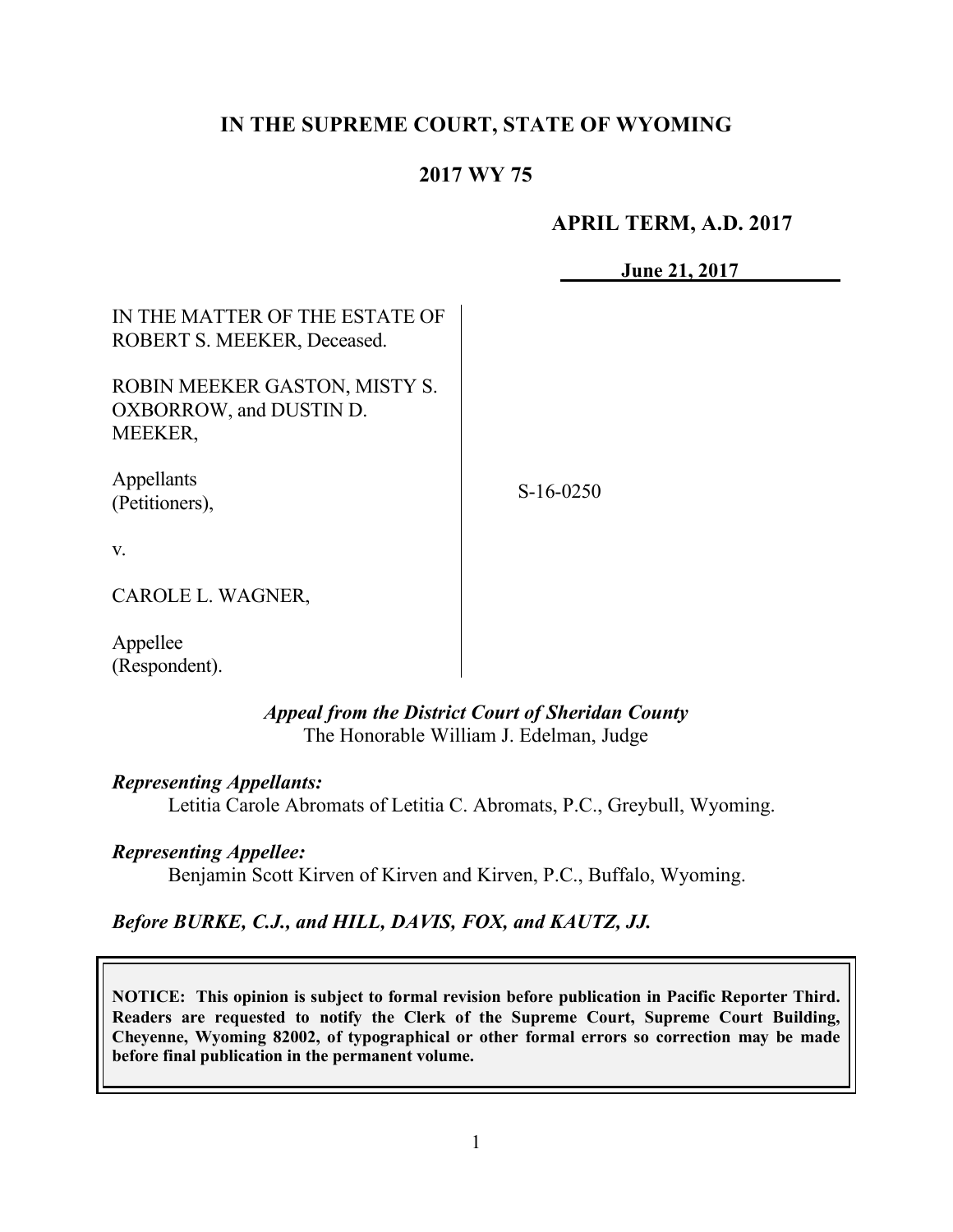# **KAUTZ, Justice.**

l

[¶1] Appellants Robin Meeker Gaston, Misty S. Oxborrow and Dustin D. Meeker (the Meeker children) are the surviving children of the decedent, Robert S. Meeker. They contested Mr. Meeker's will, which left the bulk of his estate to Appellee Carole L. Wagner. When the Meeker children filed their petition to set aside the probate of the will, they also filed a motion for change of judge under the peremptory disqualification provision in W.R.C.P. 40.1. The district court denied the motion for peremptory disqualification as untimely and granted summary judgment to Ms. Wagner on the merits. On appeal, the Meeker children challenge the district court's order denying their request for peremptory disqualification of the district judge and its order granting summary judgment in favor of Ms. Wagner.

[¶2] We conclude that the district court erred by denying the Meeker children's request for a change of judge. Consequently, we reverse and remand.

### **ISSUE**

[¶3] The dispositive issue in this case is: Whether the district court erred by refusing to grant the Meeker children's Rule 40.1(b)(1) motion for peremptory disqualification of the assigned judge.

# **FACTS**<sup>1</sup>

[¶4] In 2010 and 2011, Mr. Meeker executed a number of estate planning documents, including a durable power of attorney, advance health care directive, and will. He appointed Ms. Wagner, his long time companion, as his agent in the durable power of attorney and advance health care directive. He also named her as personal representative of his estate and devised the bulk of his estate to her.

[¶5] In late 2014, Mr. Meeker moved into a long-term care center in Sheridan, Wyoming. The Meeker children were unhappy with the facility and did not believe that Ms. Wagner was acting in Mr. Meeker's best interests, so they filed an action for guardianship and conservatorship. The district court denied the Meeker children's requests.

[¶6] Mr. Meeker died on September 6, 2015, and on October 27, 2015, Ms. Wagner petitioned for probate of his will and to be appointed personal representative of his estate. The clerk of court issued a notice assigning one of the two judges in the Fourth Judicial

<sup>&</sup>lt;sup>1</sup> We recite these facts only to provide background for the procedural issue addressed herein and do not mean to imply that any disputed facts are established as a matter of law. Upon remand, the newly assigned judge will consider all substantive matters anew.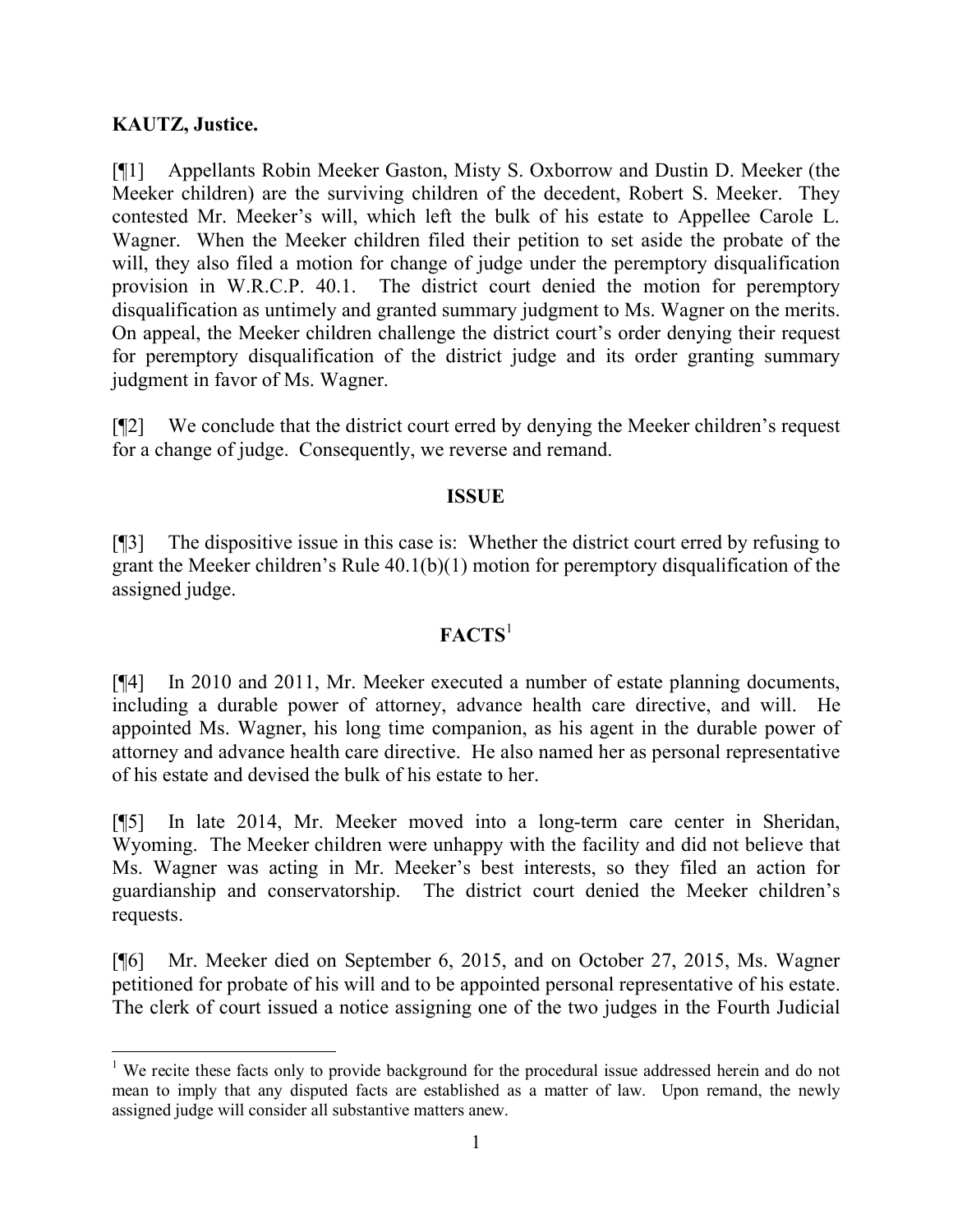District to the probate. The judge assigned to the probate had presided over the earlier guardianship/conservatorship action. Ms. Wagner published notice of the probate and also sent notice to the Meeker children by certified mail. The notice stated that an action to set aside the will must be filed within three months of the date of the first publication of the notice, which was November 6, 2015. On January 29, 2016, the Meeker children filed a petition to deny admission of the will to probate, claiming Ms. Wagner exerted undue influence over their father and he lacked testamentary capacity to execute the will. On that same date, they also filed a motion for peremptory disqualification of the assigned judge.

[¶7] Ms. Wagner filed a motion for summary judgment on the Meeker children's will contest. The district court denied the Meeker children's request for change of judge, concluding that it was not timely under Rule 40.1(b)(1), and granted Ms. Wagner's motion for summary judgment on the will contest. The Meeker children appealed.

#### **STANDARD OF REVIEW**

[¶8] The Meeker children challenge the district court's denial of their motion for peremptory disqualification of the judge. They claim the district court erred when it concluded their motion was not timely under Rule 40.1. "We review the district court's interpretation of the rules of civil procedure *de novo.*" *JN v. RFSG* (*In re Paternity of HLG*)*,* 2016 WY 35, ¶ 7, 368 P.3d 902, 904 (Wyo. 2016), citing *Dishman v. First Interstate Bank,* 2015 WY 154, ¶ 13, 362 P.3d 360, 365 (Wyo. 2015); *Windham v. Windham,* 2015 WY 61, ¶ 12, 348 P.3d 836, 840 (Wyo. 2015). In interpreting rules of procedure, this Court applies the same principles used in statutory construction. *Cotton v. McCulloh,* 2005 WY 159, ¶ 14, 125 P.3d 252, 257 (Wyo. 2005). Initially, we ascertain whether the language of the rule is ambiguous. If it is not, we apply its plain language. *Busch v. Horton Automatics, Inc.,* 2008 WY 140, ¶ 13, 196 P.3d 787, 790 (Wyo. 2008). "We begin by making an inquiry respecting the ordinary and obvious meaning of the words employed, according to their arrangement and connection. We construe the [rule] as a whole, giving effect to every word, clause, and sentence, and we construe together all parts of the [rule] in *pari materia." Id.* 

#### **DISCUSSION**

## [¶9] When this controversy arose, Rule 40.1 stated in part:

(b) *Change of Judge.* ---

(1) Peremptory Disqualification.A district judge may be peremptorily disqualified from acting in a case by the filing of a motion requesting that the judge be so disqualified. The motion designating the judge to be disqualified shall be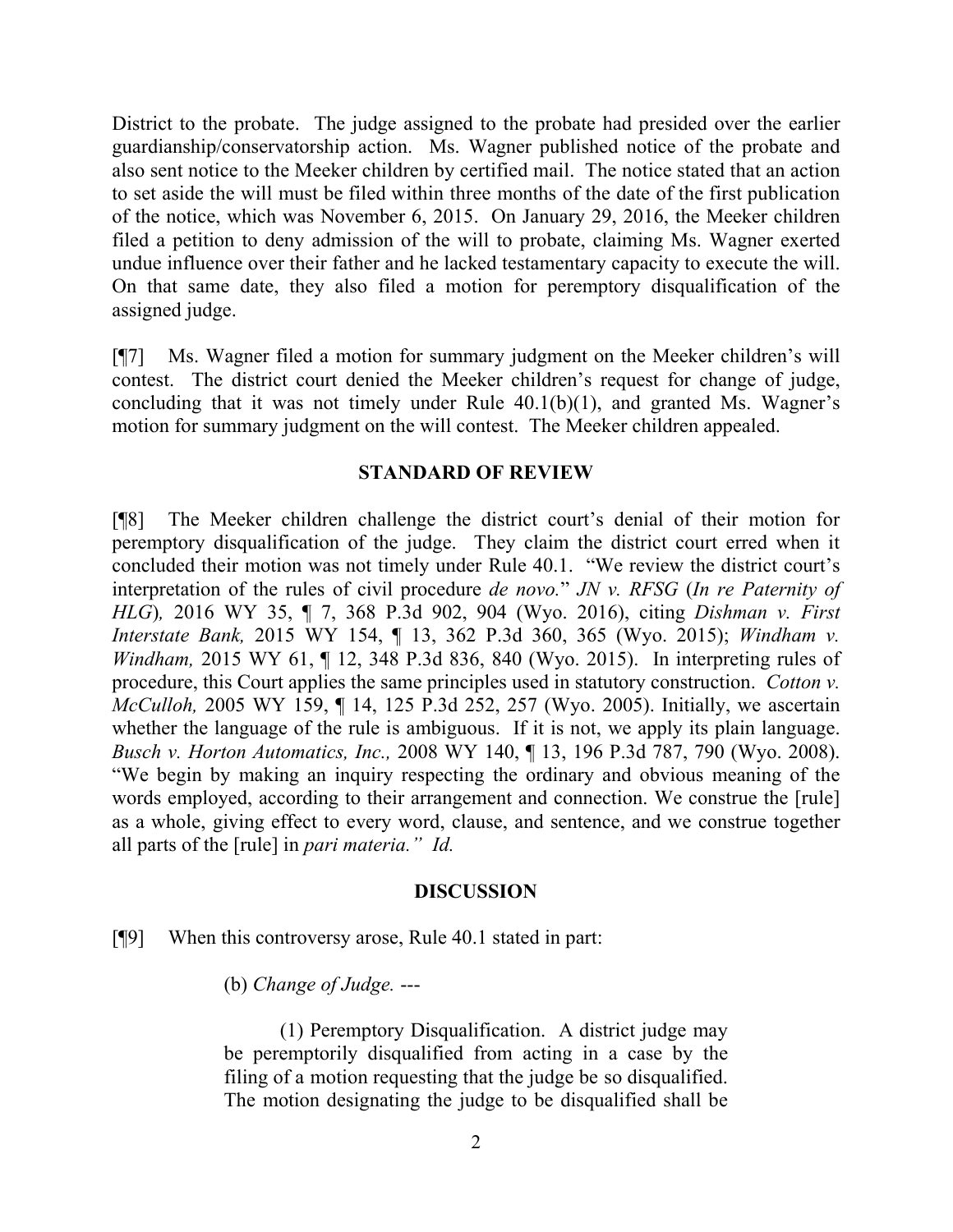filed by the plaintiff within five days after the complaint is filed; provided, that in multi-judge districts, the plaintiff must file the motion to disqualify the judge within five days after the name of the assigned judge has been provided by a representative of the court to counsel for plaintiff by personal advice at the courthouse, telephone call, or a mailed notice. The motion shall be filed by a defendant at or before the time the first responsive pleading is filed by the defendant or within 30 days after service of the complaint on the defendant, whichever first occurs, unless the assigned judge has not been designated within that time period, in which event the defendant must file the motion within five days after the name of the assigned judge has been provided by a representative of the court to counsel for the defendant by personal advice at the courthouse, telephone call, or a mailed notice. One made a party to an action subsequent to the filing of the first responsive pleading by a defendant cannot peremptorily disqualify a judge. In any matter, a party may exercise the peremptory disqualification one time and against only one judge. This rule, and the procedures set forth herein, shall not apply to criminal cases or proceedings in juvenile court.

(2) *Disqualification for Cause.* Whenever the grounds for such motion become known, any party may move for a change of district judge on the ground that the presiding judge: (A) has been engaged as counsel in the action prior to being appointed as judge; (B) is interested in the action; (C) is related by consanguinity to a party; (D) is a material witness in the action; or (D) is biased or prejudiced against the party or the party's counsel. The motion shall be supported by an affidavit or affidavits of any person or persons, stating sufficient facts to show the existence of such grounds. Prior to a hearing on the motion any party may file counter-affidavits. The motion shall be heard by the presiding judge, or at the discretion of the presiding judge by another judge. If the motion is granted, the presiding judge shall immediately call in another judge to try the action.

(5) *Probate Matters.* In any controverted matter arising in a probate proceeding, a change of judge, or in cases where a jury is demandable, a transfer of trial, or both, may be had

. . . .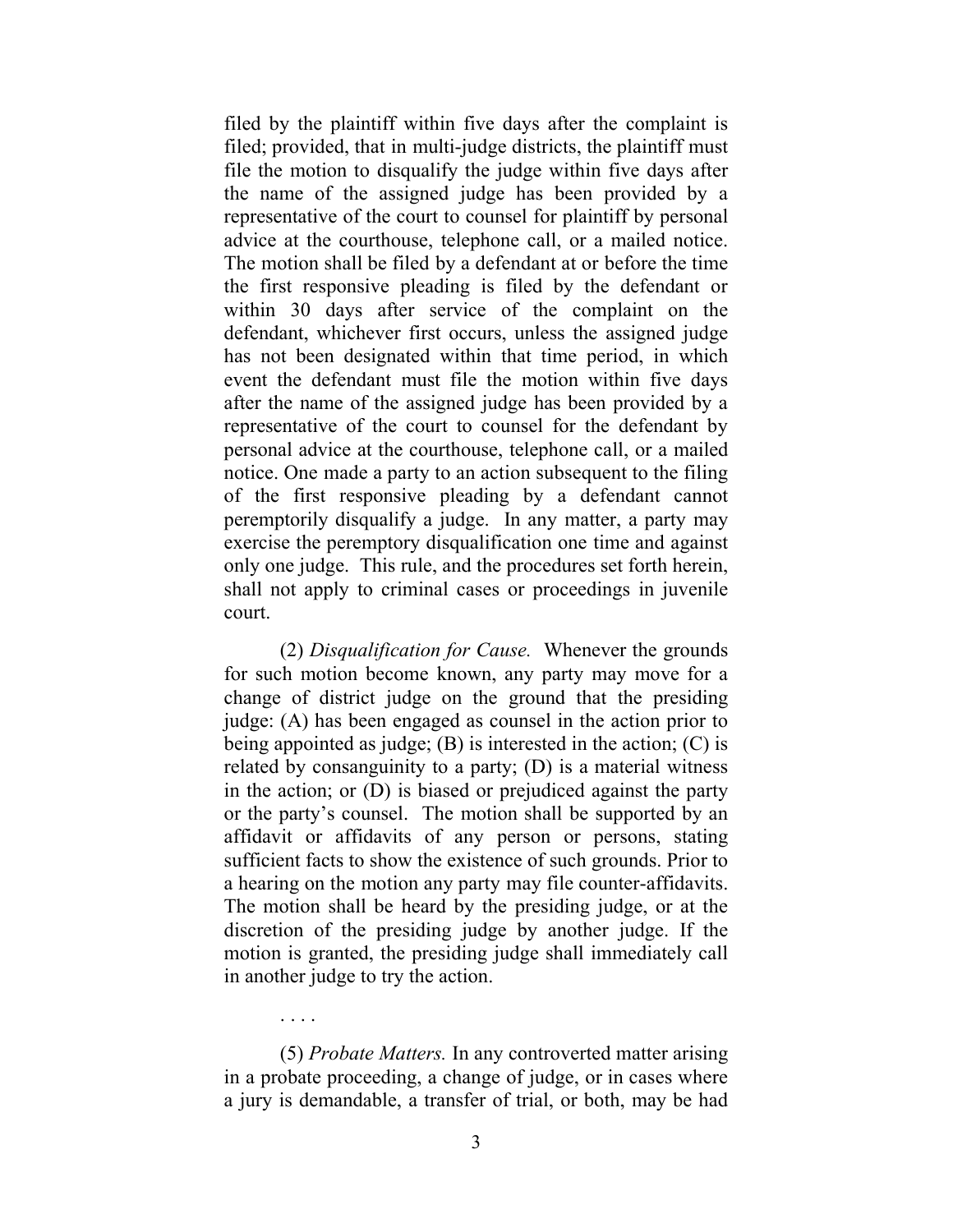for any cause authorizing such change in a civil action. The procedure for such change shall be in accordance with this rule. Except for the determination of such controverted matter, the judge having original jurisdiction of such probate proceeding shall retain jurisdiction in all other matters in connection with said proceeding.

Rule 40.1  $(2015)^2$ 

# *1. Is Peremptory Disqualification of a Judge Available in Probate Matters?*

[¶10] Before we examine whether the district court correctly ruled that the Meeker children's motion for peremptory disqualification was not timely under Rule 40.1(b)(1), we will address another aspect of the rule. The question is whether, under Rule 40.1(b)(5), peremptory challenges are available in probate actions given the rule does not refer to peremptory challenges and states that a change of judge is available "for any cause authorizing such change in a civil action."

 $[$ [[11] Rule 40.1(b)(5) states that in "any controverted matter arising out of a probate proceeding, a change of judge . . . may be had for any cause authorizing such change in a civil action." This language is clear and unambiguous. It does not say a change of judge in probate matters may only be allowed for the causes set out in subsection (b)(2), and it does not say that peremptory challenges are not available. At the time this issue was pending in the district court, we had expressly prohibited use of peremptory disqualification for juvenile and criminal cases. Rule 40.1(b)(1) (2015). *See also,* Wyoming Supreme Court orders dated December 4, 2012, (juvenile) and November 26, 2013, (juvenile and criminal). The same prohibitions are included in the text of the current version of the rule. Rule  $40.1(b)(1)(D)$  (LexisNexis 2017). If the intent of Rule 40.1(b)(5) was to prohibit use of peremptory disqualification in probate cases, the rule would have specifically so stated. We do not add language to a statute or rule in the process of interpretation. *See, e.g*., *City of Casper v. Holloway,* 2015 WY 93, ¶ 20, 354 P.3d 65, 71 (Wyo. 2015) (stating that we do not insert language into a statute that the legislature chose not to include).

[¶12] Furthermore, we must read the "may be had for any cause" language in context with the remainder of the language in Rule 40.1(b)(5). The last sentence of the provision states: "Except for the determination of such controverted matter, the judge having original jurisdiction of such probate proceeding shall retain jurisdiction in all other matters in connection with said proceeding." *Id.* The rule is consistent with Wyo. Stat. Ann. § 2-2-110 (LexisNexis 2015):

 $2$  Effective March 1, 2017, the Wyoming Rules of Civil Procedure were repealed and replaced in their entirety.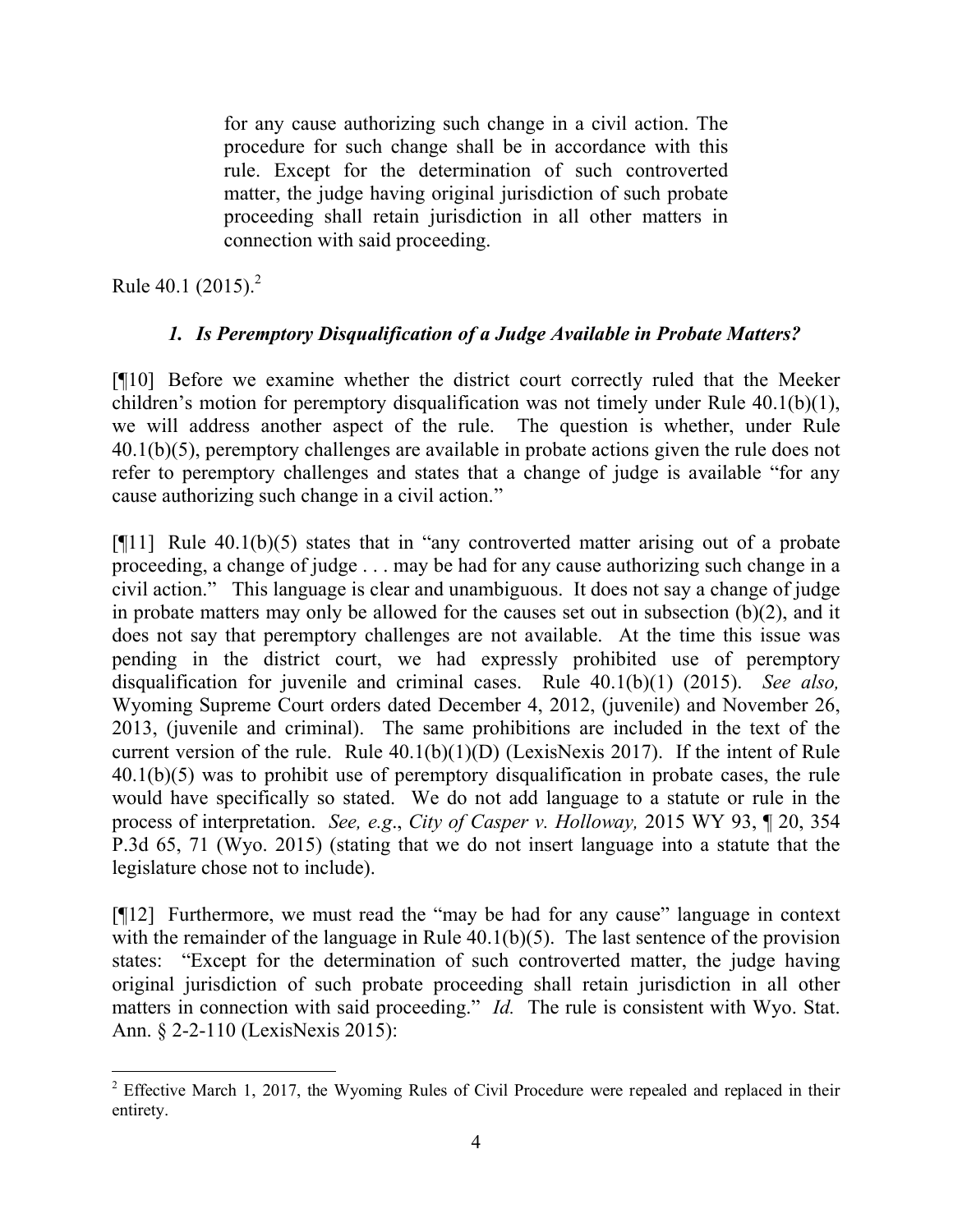When the judge before whom probate matters are brought is interested as next of kin to the decedent, or as the legatee or devisee under the will, or has any other interest in the outcome of, or concerning the matters brought before him, he shall call in some other district judge to hear and determine all such matters. Being a witness to a will does not itself disqualify a district judge, after the will has been probated, from hearing any matters concerning the will or the estate being probated except matters relating to the admission of the will to probate and contests thereon, and the granting of letters testamentary or of administration thereunder.

The purpose of both Rule  $40.1(b)(5)$  and § 2-2-110 is to recognize that a probate judge who is disqualified for cause in a controverted matter is not necessarily disqualified from presiding over other aspects of the probate. Given that purpose and the fact that Rule 40.1 does not expressly prohibit peremptory disqualification of judges in probate matters, the Meeker children were entitled to request peremptory disqualification of the judge in the will contest.

# *2. Was the Meeker Children's Motion for Peremptory Disqualification of the Judge Timely?*

[¶13] We now consider the question presented on appeal—whether the district court properly denied, as untimely, the Meeker children's motion for peremptory disqualification of the judge. The district court concluded that the Meeker children's motion was not timely under Rule 40.1(b)(1):

> It appears to me that the rule contemplates that my [sic] party is on notice as to the identity of the judge, the clock begins ticking then.

It appears to me that all of the [Meeker children] had received notice of the case's assignment to me in early November, and their subsequent motion was filed in January and therefore not timely and I'm going to deny the request.

[¶14] In order to determine whether the district court was correct, we need to consider Rule 40.1 in the context of a will contest. Under Wyo. Stat. Ann. §§ 2-6-201 and 202 (LexisNexis 2015), the person named as executor in a will files a petition for probate. After the probate is commenced, the personal representative<sup>3</sup> is charged with giving

<sup>&</sup>lt;sup>3</sup> In the Wyoming Probate Code, the term "personal representative" includes executors for testate estates and administrators for intestate estates. Wyo. Stat. Ann. § 2-1-301(a)(xxviii) (LexisNexis 2015).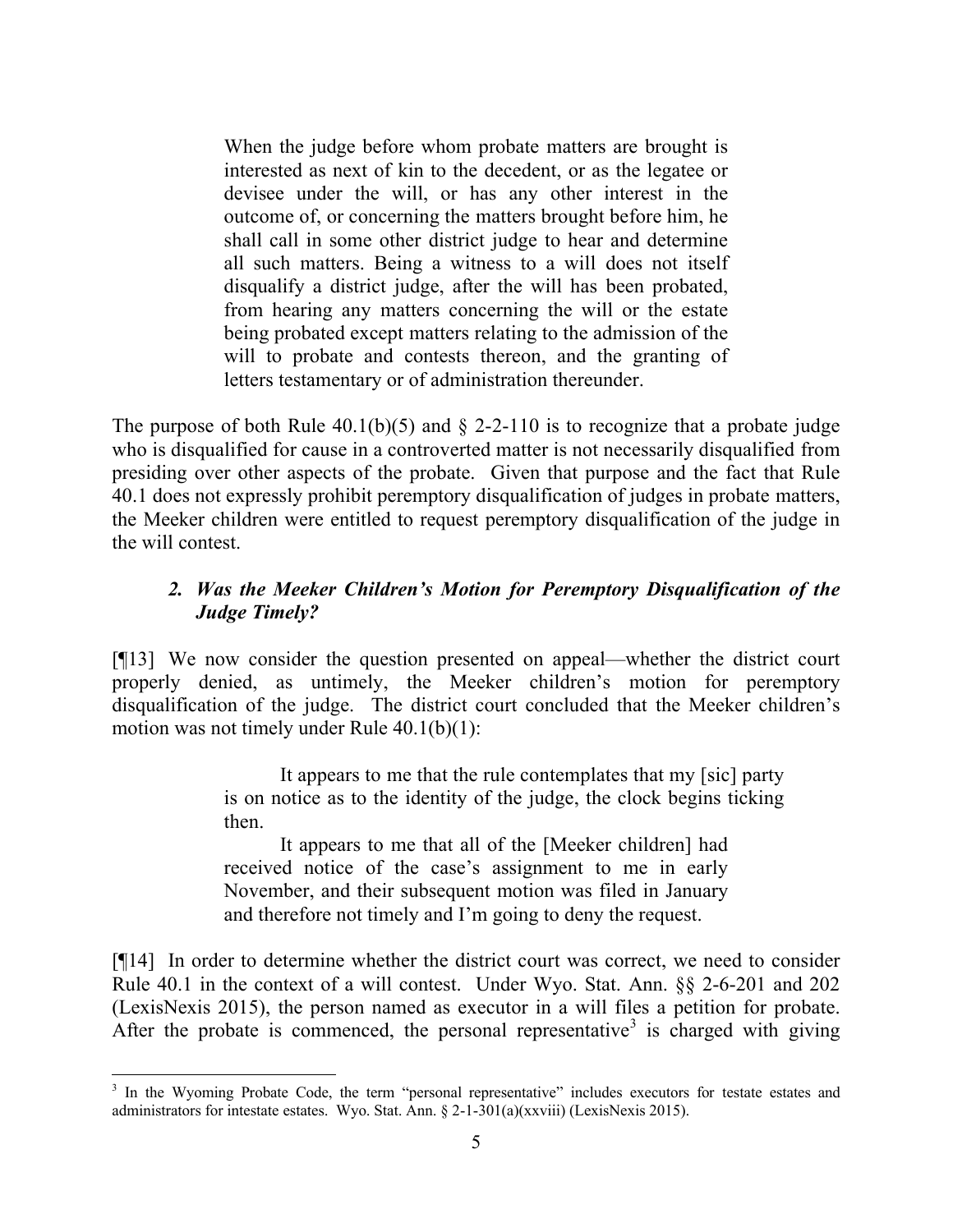notice of the probate by publication and also by mail to all heirs at law and beneficiaries named in the will. Wyo. Stat. §§ 2-7-201 and 2-7-205 (LexisNexis 2015). "The notice shall state that any action to set aside the probate of the will shall be brought within three (3) months from the date of the first publication of the notice or thereafter be banned." Section 2-7-201. Any interested person may contest the will by filing a petition prior to the three month deadline. Wyo. Stat. Ann. § 2-6-301 (LexisNexis 2015).

[¶15] The procedure for a will contest is essentially the same as any civil action. The contestant files a petition "containing his allegations against the validity of the will or against the sufficiency of the proof, and praying that the probate be revoked." Section 2- 6-301. After filing his petition to revoke the probate, the contestant serves the executor of the will with a summons and the petition. "The summons, service and proceedings shall be governed by the Wyoming Rules of Civil Procedure." Wyo. Stat. Ann. § 2-6- 302 (LexisNexis 2015). By requiring a person who wishes to contest a will to follow the procedure for initiation of a new civil action, the statutes demonstrate that a will contest is separate from the probate of the will.

[¶16] We recognized the distinction between probate and a will contest in *Russell v. Sullivan,* 2012 WY 20, ¶ 14, 270 P.3d 677, 680 (Wyo. 2012). We stated that "a will contest is 'collateral' to the petition to submit the will to probate." *Id. See also Merrill v. Dist. Ct. of Fifth Jud. Dist.,* 73 Wyo. 58, 272 P.2d 597 (Wyo. 1954); *Wood v. Wood,* 25 Wyo. 26, 164 P. 844 (1917). Although the probate and will contest are necessarily related, they are separate proceedings. *Russell,* ¶ 14, 270 P.3d at 680. By ruling that the deadline for the Meeker children to submit their request of peremptory disqualification in the will contest depended upon when they received notice of which judge was assigned to the probate, the district court failed to recognize the probate and will contest were separate actions.

[¶17] The Meeker children claim that, as petitioners, they are the plaintiffs in the will contest and their motion for peremptory disqualification of the judge was timely because they filed it within five days after filing the petition to set aside the probate as required by Rule 40.1(b)(1). In contrast, Ms. Wagner asserts that, by filing the petition for probate, she became the plaintiff and her certified mailing of the petition for probate to the Meeker children on November 2, 2015, amounted to "service of the complaint on the defendant[s]" under Rule 40.1(b)(1). She claims the Meeker children were required to file their motion for peremptory disqualification "within 30 days after service" of the petition.<sup>4</sup> Rule  $40.1(b)(1)$ .

[¶18] Like the district court, Ms. Wagner fails to recognize that a will contest is collateral to the probate. She did not become the "plaintiff" for purposes of the will

<sup>&</sup>lt;sup>4</sup> Ms. Wagner would allow the Meeker children an additional three days to respond under W.R.C.P. 6(d) because the notices were mailed to them.